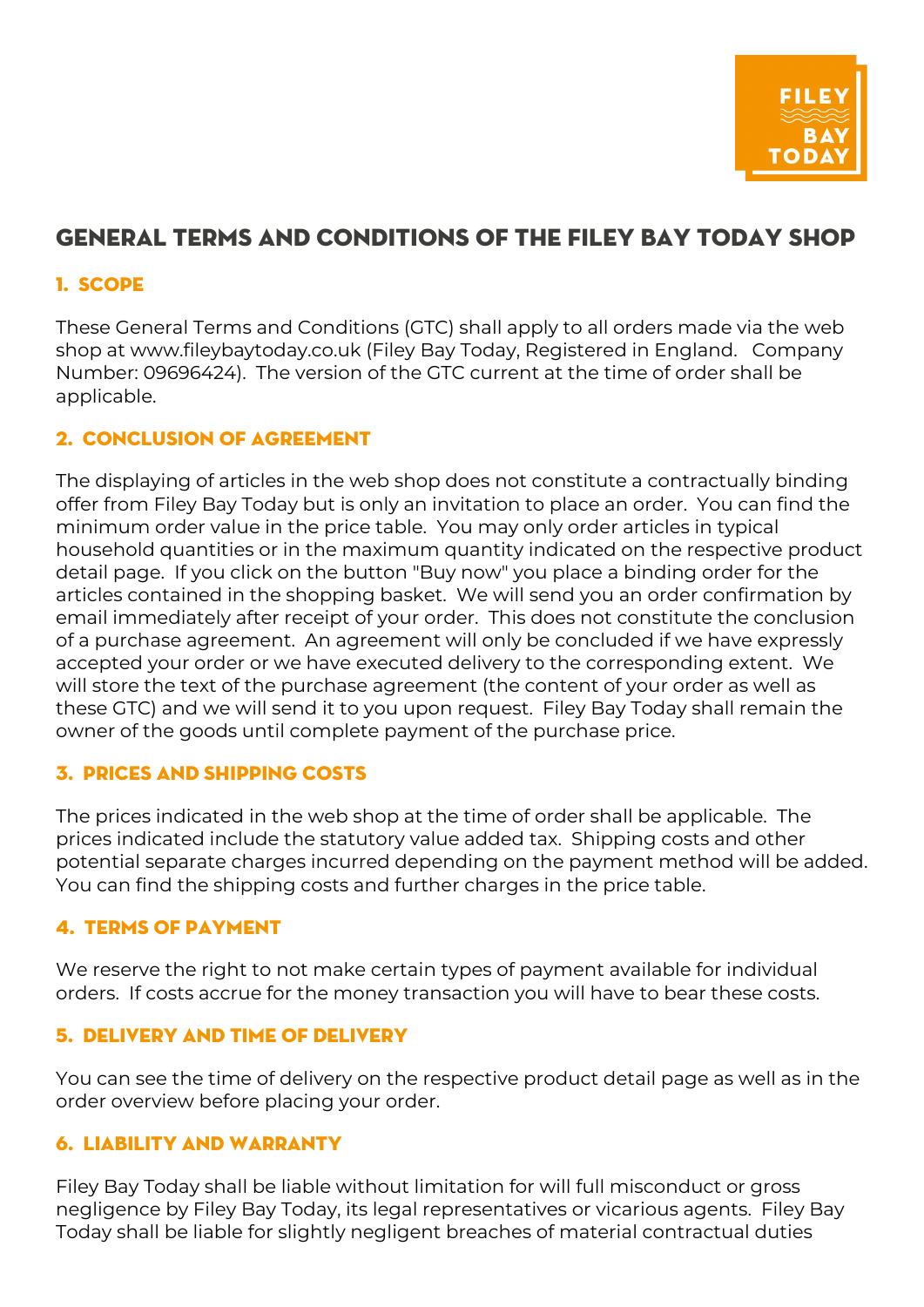(cardinal duties) for the foreseeable damage typical for this type of agreement. Material contractual duties are obligations, the breach of which jeopardizes the purpose of the agreement or the fulfilment of which is crucial for the proper performance of the agreement and on which a contracting party may normally rely. Filey Bay Today shall not be liable for any breach of obligations other than the ones stated in the preceding sentences.

The above limitations on liability shall not apply to injury to life, body or health, to a defect after assumption of a warranty for the condition of the product or to fraudulently concealed defects. Liability pursuant to the UK Product Liability Act shall remain unaffected.

To the extent that the liability of Filey Bay Today is excluded or limited, this shall also apply to the personal liability of representatives and vicarious agents of Filey Bay Today. Of course, you shall be entitled to statutory warranty rights.

# 7. Right of Revocation and Returns

#### **7.1 Right of Revocation and Exceptions**

You may revoke your order pursuant to the statutory right of revocation without specifying any reason. For returns, we shall provide you with a return label available in the returns portal. You are not obliged to use such a return label.

#### **Revocation Policy**

Standard revocation policy for exercising your right of revocation regarding agreements for the purchase of goods

#### **Right of Revocation**

You have the right to revoke this agreement without providing grounds within fourteen days.

The revocation period is 14 days and starts to run from the date on which you, or a third party authorised by you, other than the carrier, has taken delivery of the goods. In order to exercise your rights of revocation, you must contact us at :- Filey Bay Today Registered address: Flat 2 Fulford Court, 26 Brooklands, Filey, YO14 9BA

Inform us through an express declaration of your decision to revoke this agreement (e.g. a letter sent by post, telefax or email).

For adherence to the revocation term, it is sufficient that you send the notification regarding your exercising of your rights of revocation prior to the expiry of the revocation term.

#### **Consequences of Revocation**

In the event that you should revoke this agreement, we shall return all payments that we have received from you including delivery costs (excluding additional costs arising from you selecting a form of delivery other than the standard, low-cost delivery we offer), at the latest within fourteen days from the date that we receive your notification of revocation of this agreement. For this refund we shall utilize the same payment method that you used for the original transaction, unless any alternative method is